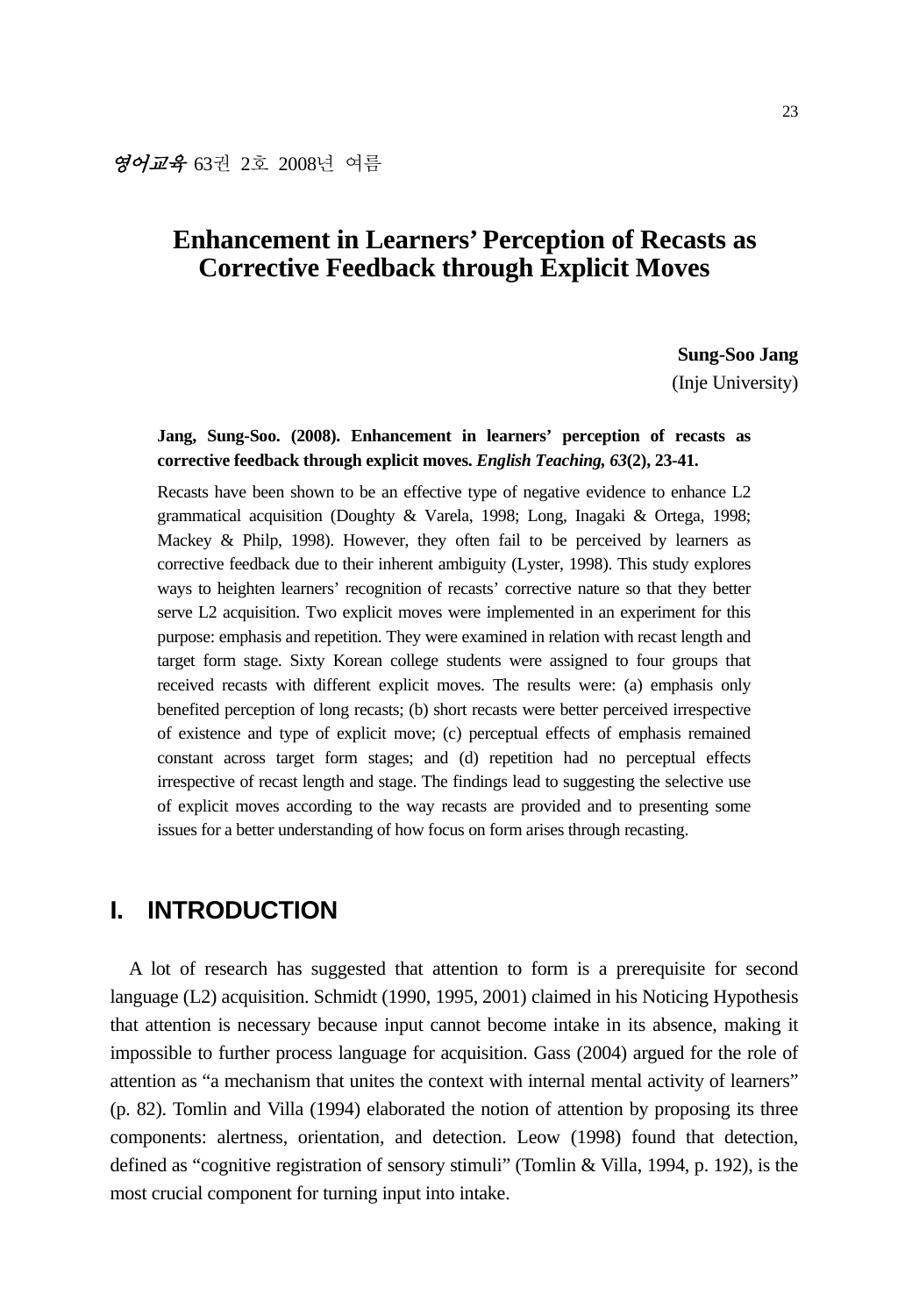Recognizing the necessity of attention in acquisition has led to a series of research on ways that it can be heightened. Some researchers primarily focused on manipulation of input, referred to as input enhancement (Sharwood Smith, 1991). With this technique, the input was altered in a way that makes target features more salient than others so that they are more likely to be noticed by learners. Perhaps, the most explicit way to increase salience of target form would be to isolate it from the input and provide relevant metalinguistic accounts. There are many studies that report favorable effects of this technique on acquisition of a range of L2 structures, which implies a positive relationship of this technique and attention (Doughty, 1991 for English relativization; Pienemann, 1984 for German word order; White, 1991 for English adverb placement).

Input flooding is a less explicit way for higher salience, and its positive effects on L2 acquisition have been found in some studies (Trahey & White, 1993 for English word order; Williams & Evans, 1998 for English participles and passives). White (1998) added another technique to input flooding. White (1998) manipulated the written input by graphically highlighting target forms-English third person singular possessive determiners-using enlargement, bolding, italics, and underlines. This type of input enhancement, however, turned out to be ineffective in acquisition. White (1998) cautioned that the results are not evidence for ineffectiveness of input enhancement as they arose from inadequacy of research design such as failure to control for learners' proficiency and familiarity with target forms.

Some researchers contend that verbal interaction between the more competent interlocutor (e.g., the native speaker [NS], teacher) and the non-native speaker (NNS) learner is a good context to enhance the input. Long (1996), in his Interaction Hypothesis, valued a particular type of interaction, known as negotiation of meaning, because selective attention is "brought together most usefully, although not exclusively, during negotiation for meaning" (p. 414). Long (1996) further stated that "negative feedback obtained during negotiation work or elsewhere may be facilitative of L2 development" (p. 414). Negative feedback is a factor to initiate negotiation of meaning and it is predominantly given by the more competent interlocutor. Thus, "*negotiation for meaning*, and especially negotiation work that triggers *interactional* adjustments by the NS or more competent interlocutor, facilitates acquisition because it connects input, internal learner capacities, particularly selective attention, and output in productive ways" (Long, 1996, pp. 451-452).

Many studies have been conducted to see whether and how effectively negative feedback provided in the learner-involved negotiation results in L2 acquisition. Of negative feedback types, the recast is one that has been most widely studied. (Inagaki  $\&$ Long, 1999; Long, Inagaki & Ortega, 1998; Mito, 1993; Ortega & Long 1997; Richardson, 1995; Tomasello & Herron, 1988, 1989; Yamaguchi, 1994). Overall findings revealed that recasts are positively related to L2 acquisition. Compared with studies of recasts and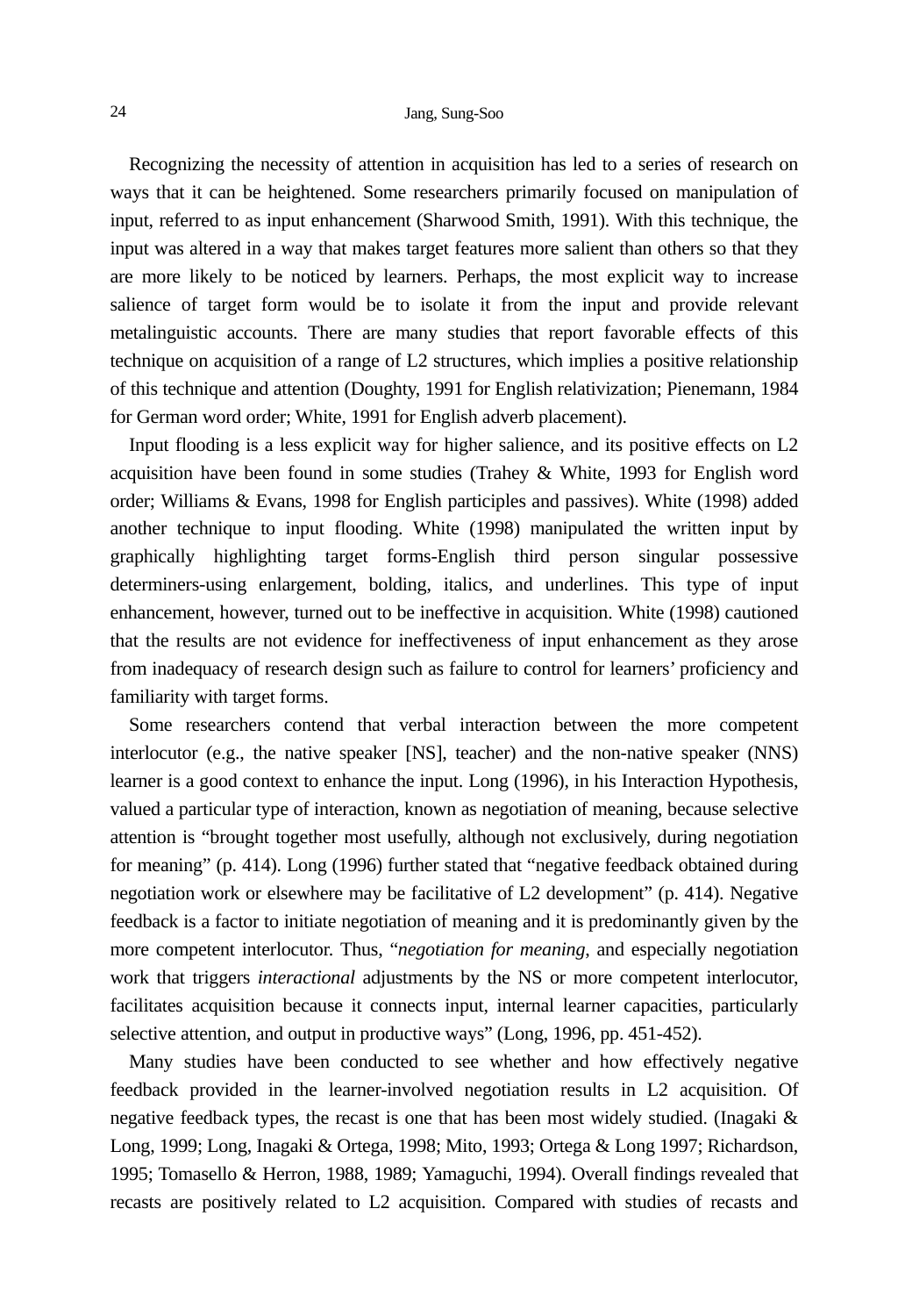acquisition, there have been a relatively small number of studies looking into the relationship between recasts and attention. Although some studies reported the positive role of recasts in drawing attention (Philp, 1999, 2003), others claimed that the efficacy of recasts as an attention-drawing device is limited due to their own distinctive characteristics (Carroll & Swain, 1993; Lyster, 1998). This study aims to analyze those limiting features and, building on the analyses, explore ways to increase the attentional efficacy of recasts so that they can better serve acquisition processes.

## **II. RECASTS FOR ATTENTION**

The reason that recasts have been extensively investigated stems partly from the fact that they are the one that is most widely employed by instructors of all feedback types in the classroom. Indeed, after observing NS teacher and NNS learner interaction in four French immersion classrooms, Lyster and Ranta (1997) identified six different types of negative feedback provided by teachers on learners' nontargetlike utterances: explicit correction, recasts, clarification requests, metalinguistic feedback, elicitation, and repetition. Analysis of teachers' error correction behaviors showed that recasts were used 55% of the time, followed by elicitation and clarification, with repetition being least adopted.

#### 1. Definition of Recasts

Recasts are a negative and corrective feedback in which a more competent interlocutor reformulates a learner's immediately preceding ill-formed utterance by changing one or more erroneous sentence parts while still maintaining its central meaning. (1) is an example where a teacher provides a recast in an inter-student conversation:

(1)

S1: Why you don't like Marc?

- T: Why don't you like Marc? (Recast)
- S2: I don't know, I don't like him.

(Lightbown & Spada, 1999, p. 104)

In  $(1)$ , when providing a recast, the teacher  $(T)$  rephrases the first student's  $(S1)$ incorrect utterance by changing the word order to produce the correct version. It is evident that S1's intended meaning is still retained in the recast in that the second student's (S2) response to S1's question could also semantically be the natural response to the recast.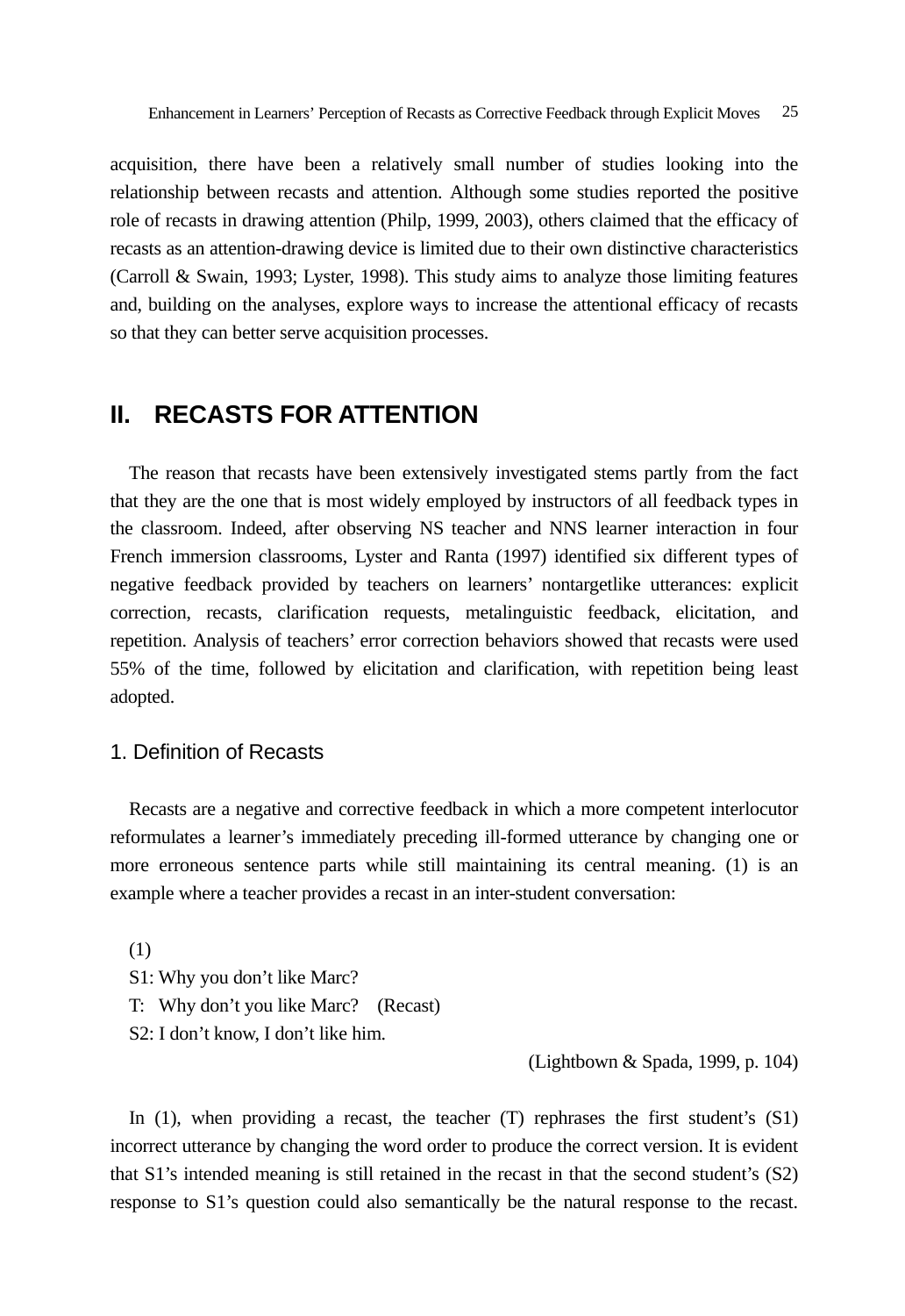Recasts are implicit in that no clear indication of the learner's utterance being incorrect-making a statement such as 'You can't say', 'You should say', or 'You mean'-is given with them. This is what distinguishes recasts from "explicit correction," which explicitly indicates existence of the learner's error with provision of the correct form as seen in (2):

(2) S: The dog run fastly. T: 'Fastly' doesn't exist. 'Fast' does not take –ly. That's why I picked 'quickly.' (Explicit Correction) (Lightbown & Spada, 1999, p. 104)

There is one thing common to recasts and explicit correction. They both contain and present the correct form, which is not provided through the other types suggested by Lyster and Ranta (1997). (3) is a segment of a teacher-student conversation that involves an instance of elicitation.

(3) S: My father cleans the plate. T: Excuse me, he cleans the ??? (Elicitation) S: Plates?

(Lightbown & Spada, 1999, p. 105)

Although the correct form (i.e., plates) appears in (3), it is not in the teacher's elicitation move but in the student's response.

#### 2. Merits of Recasts in Drawing Attention to Form

Thornbury (1997) divided Schmidt's claims in Noticing Hypothesis into two aspects: learners "attend to linguistic features" and "notice the gap, i.e., make comparisons between current state of their developing system … and the target language system" (p. 326). According to researchers (Doughty, 2001; Long & Robinson, 1998), there are some advantages to recasts over the other feedback moves with regard to both aspects of noticing.

Humans have limited capacities to consciously process incoming language data for meaning and form (Schmidt, 2001; VanPatten, 1994). VanPatten (1990, 1996) argued that it is very difficult, if not impossible, for learners, particularly those at early stages of development, to attend to content and form simultaneously. Faced with the input, learners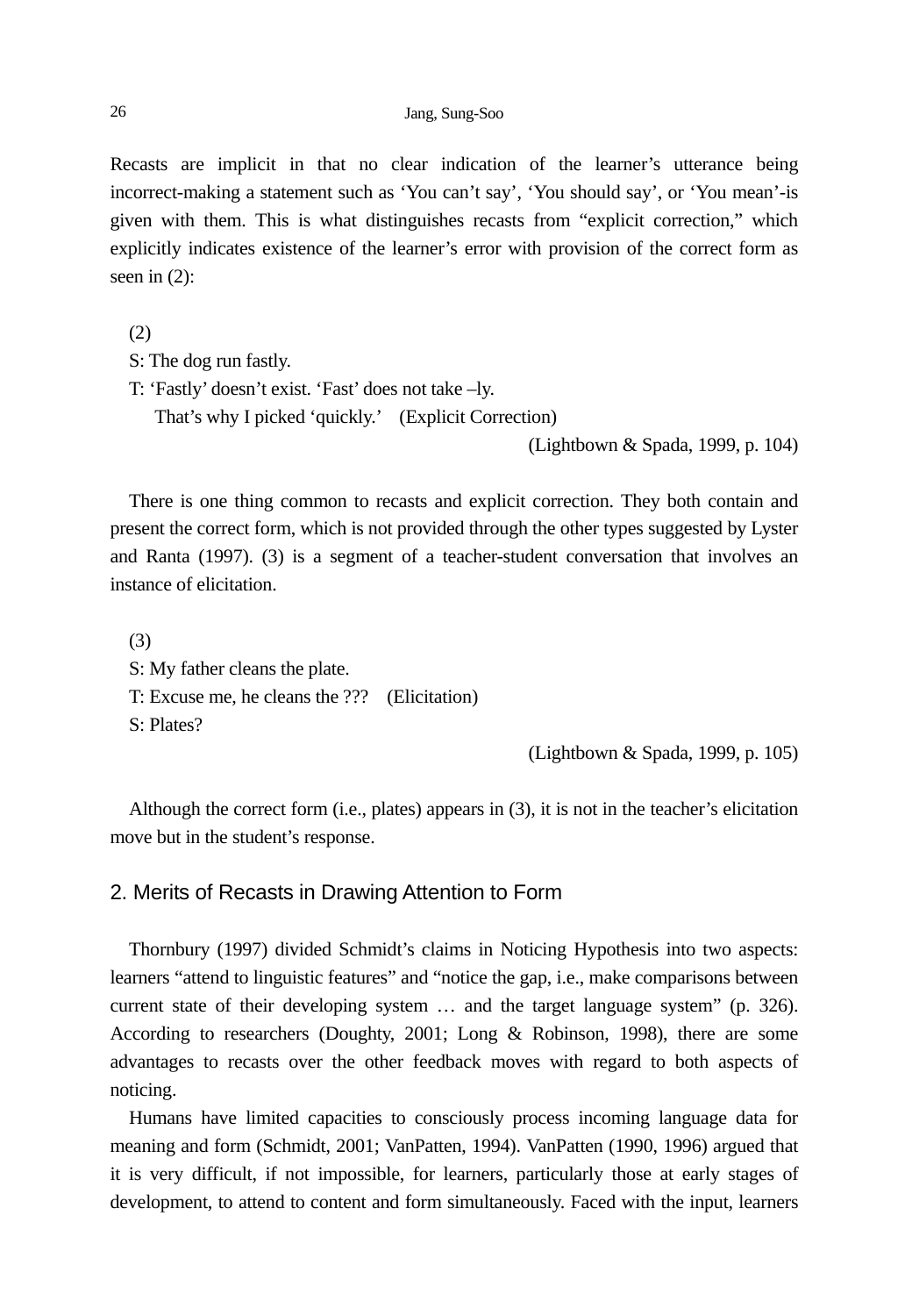tend to prioritize allocation of their attentional resources for processing meaning over form. Attention to form can only occur if those resources are still left available after comprehension of the input. One advantage of recasts lies in the fact that meaning of the learner's erroneous utterance remains intact in recasts. This may free up the learner's attentional resources, which otherwise would be used for processing meaning, to attend to form (Doughty, 2001; Long & Robinson, 1998).

Another advantage of recasts relates to their location in interaction. Recasts are juxtaposed with the learner's problematic utterances as the former is provided immediately following the latter. This juxtaposition, as Doughty (2001) stated, makes it easier for the learner to make direct comparisons between output (i.e., the learner's erroneous utterances) and input (i.e., recasts) and thus to notice the gap between targetlike and nontargetlike forms.

#### 3. Demerits of Recasts in Drawing Attention to Form

In order for negative or corrective feedback to serve as attention-drawing device, it should be perceived by learners as intended to correct their ill-formed utterances. Corrective feedback, however, is not necessarily taken as having that intent all the time. In particular, recasts are said to have many disadvantages in this respect.

The most striking problem of the recast stems from its inherent ambiguity. For example, the teacher can repeat the learner's utterance in teacher-learner conversation irrespective of its well-formedness. Unlike "repetition of ill-formed utterances" which is one of the corrective feedback types in Lyster and Ranta (1997), "repetition of well-formed utterances" is noncorrective in the sense that there is no form to be corrected. The function of such noncorrective repetition could be confirmation of the learner's message, as seen in (4) from this study's data:

(4)

S: The lady is looking in the pond.

T: Yes, she is looking in the pond. (Noncorrective repetition)

The teacher is confirming what the student said by repeating it in the above example. Lyster (1998) pointed out that recasts can also have this noncorrective function of confirmation in addition to correction of language form. For instance, the teacher might be simply attempting to confirm the student's message when saying "Why don't you like Marc?" in (1). The fact that recasts could have a message-confirming function means that recasts may not necessarily draw attention to form.

Moreover, unlike explicit correction, recasts include nothing to clearly point to the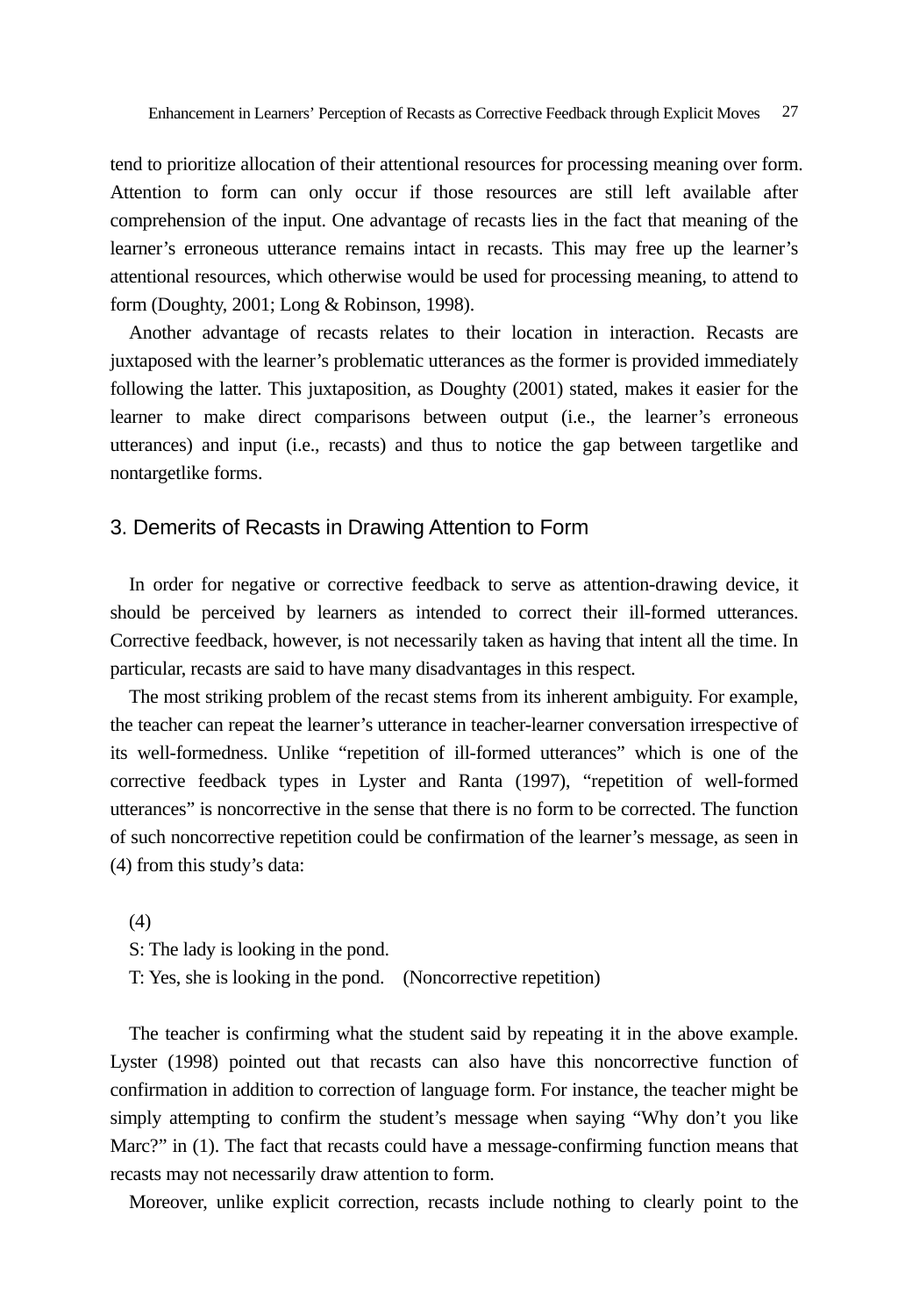ungrammaticality of the learner's utterances. As a result, it is likely that the learner perceives the recast as a variant or synonym of his or her utterance, rather than the corrected version, even if the learner recognizes that the recast was intended to give information about form.

Another factor that makes matters worse is teachers' certain language behavior. Lyster (1998) found that when teachers provide recasts, they also give positive feedback 27% of the time. Such feedback, referred to as signs of approval by Lyster (1998), includes affirmation or acknowledgement words (e.g., OK, right) and praise words (e.g., Brovo, Good, Perfect). (5) is an English translation of an excerpt of L2 French conversation from Lyster (1998):

(5)

S: Is it in, I think it's inside Europe.

T: It's in Europe. (Recast) Yes, you're right. (Sign of Approval)

(Lyster, 1998, pp. 70-71)

Signs of approval occurring alongside with recasts such as one in (5) are feedback responding to the content, not the form, of the learner's utterance. Coexistence with such message-focused feedback is likely to lead the learner to view recasts as fulfilling the function of confirmation rather than that of correction, weakening recasts' corrective force.

## **III. RESEARCH QUESTIONS**

A corollary to several aforementioned factors that avert learners' attention away from revised form in recasts is that not all recasts are perceived as having corrective purpose. In fact, Philp (1999) showed that 30% of recasts were not taken as corrective feedback. There are other factors that affect perception of recasts. Philp (2003) revealed that the likelihood of recasts being perceived as corrective was higher when learners' level was higher, the recasts were shorter, and fewer changes were made in recasts. Mackey, Gass, and McDonough (2000) considered grammar areas and found that recasts on vocabulary and phonology were correctly perceived 83% and 60% of the time respectively. However, the rate was down to 13% for morphosyntax. These results corroborate claims that correctiveness of recasts may not be recognized implicitly on their own (Carroll & Swain, 1993; Pica, 1988) and that intentional addition of more explicit moves to recasts may be necessary to increase perception of their corrective nature, given that recasts can draw attention only when they are perceived as corrective feedback.

There has been research looking into the effects of recasts accompanied by more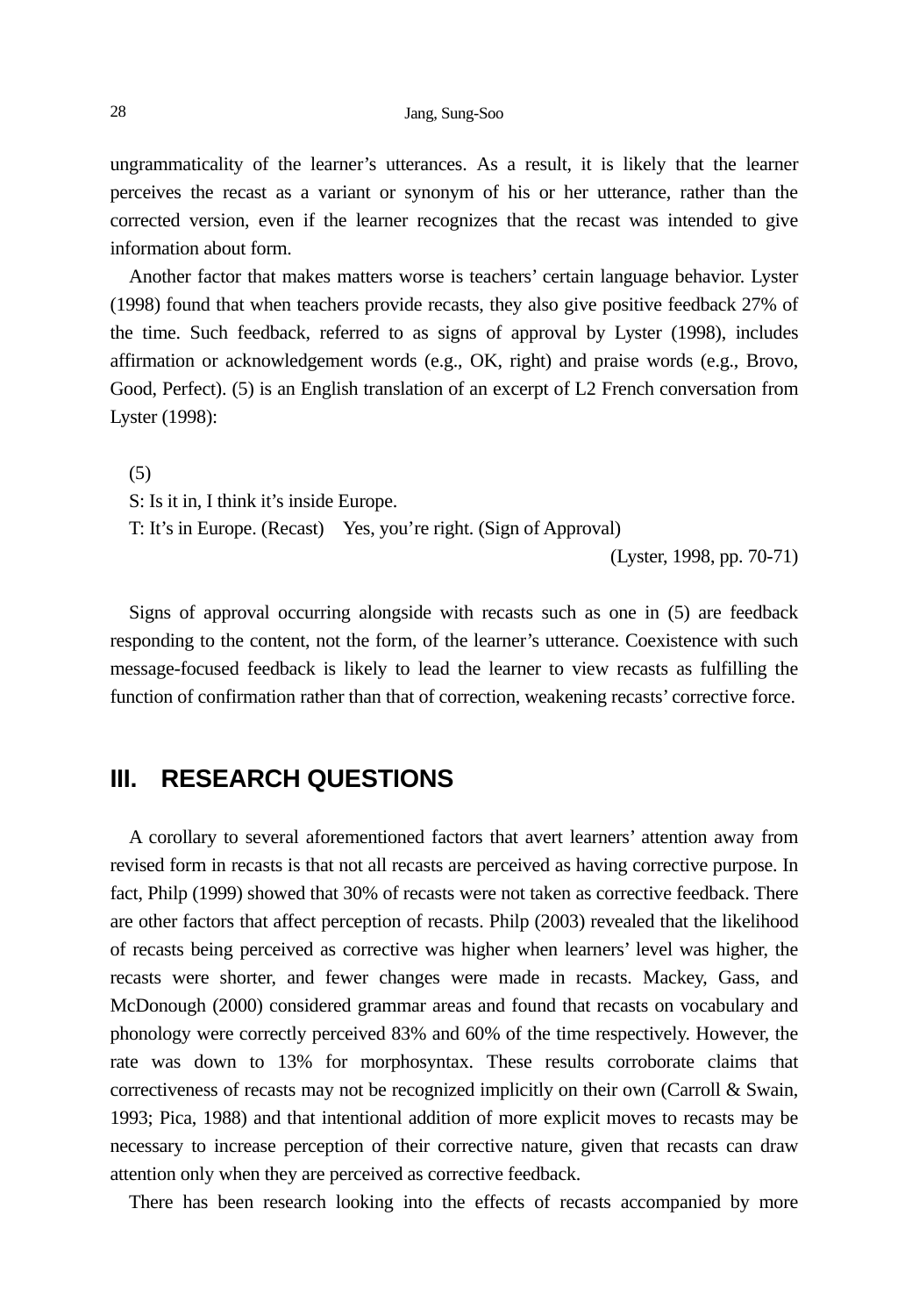explicit devices on L2 acquisition (Doughty & Varela, 1998; Tomasello & Herron, 1989; White, 1991). However, it has not been explored whether recasts can be perceived more clearly with the help of more explicit moves. It seems worthwhile to address this issue, given the high frequency with which recasts are used by teachers in the classroom context. This study involves two types of explicit moves: emphasis and repetition. If these additional explicit devices turn out to be effective, then it would be also worth investigating how the effectiveness of such devices interact with other factors such as recast length and stages of target form. Through such investigation, findings of prior research (Philp, 2003) that such factors as length affect perception of recasts could be more finely examined. In addition, more affecting factors such as target form stage could be identified. These considerations lead to the following research questions:

- 1. Are recasts better perceived as corrective feedback with explicit moves?
- 2. Which type of explicit move is more effective in regard to perception of recasts as corrective feedback, emphasis or repetition?
- 3. Is the effectiveness of explicit moves affected by recast length and stages of target form?

With regard to question 1, it is expected that recasts will be better perceived with explicit moves. As such moves, like recasts, are devices intended for noticing and correcting errors in the learner's utterances, their co-ocurrences will help highlight recasts' corrective potential.

With regard to question 2, "repetition" refers to an act of repeating the learner's ill-formed utterance with corrective purpose, thus excluding repetition of well-formed utterances which is meaning-focused and noncorrective. To accentuate its corrective attribute, repetition is to be spoken with rising intonation and with stronger stress placed on errors than on any other component in it. "Emphasis" refers to an act of assigning stronger stress to rephrased elements than the others within recasts. (6) comes from this study's data:

(6)

- S: What she is holding in her hand?
- T: What **she is** holding in her hand? [intonation rises] (Repetition) What **is she** holding in her hand? (Emphasis in recast)

In (6), the teacher is using both moves. As the teacher provides repetition, he repeats the student's utterance, giving stronger stress to the problematic component 'she is' (represented in bold) and raising intonation at the end. To apply emphasis, the teacher is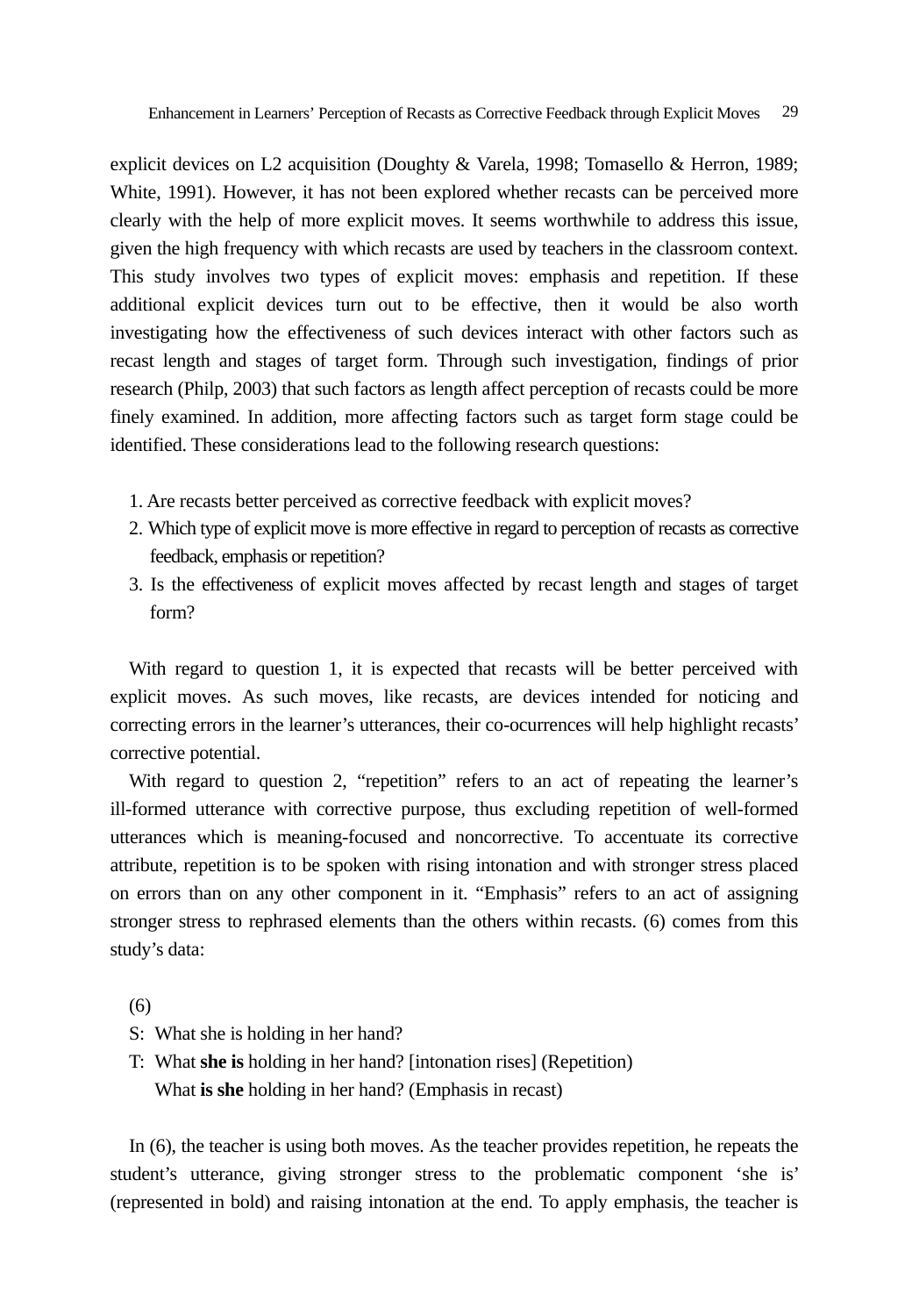imposing stronger stress on the reformulated component 'is she' in the recast. Both devices involve assignment of stronger stress to targeted components, but there is no shift in intonation in the recast.

These moves proved to be effective in acquisition of L2 English past and past conditional forms in Doughty and Varela (1998). When it comes to recognizing recasts' corrective purpose, repetition is predicted to be more effective. The reasoning is that repetition makes juxtaposition of ill-formed and well-formed utterances more salient because both utterances happen within the same turn of the teacher, which in turn would help focus on corrected form in recasts.

With regard to question 3, a plausible prediction based on the findings of Philp (2003) mentioned earlier is that the effectiveness of additional moves will be greater with shorter recasts containing reformulated form at lower stages.

## **IV. METHOD**

#### 1. Participants and Group Assignment

The participants were a researcher and sixty Korean students who were all freshmen enrolled in a Korean university. The students were randomly assigned to one of four groups that received recasts in different conditions during interaction with the researcher who acted as a teacher. The four groups were: emphatic recast group, or G(ER), which received emphatic recasts, that is, recasts with added stress on reformulated elements; repetition recast group, or G(RR), which received repetition plus non-emphatic recasts; repetition emphatic recast group, or G(RER), which received repetition plus emphatic recasts; and simple recast group, or G(R), which received only non-emphatic recasts (i.e., no explicit move), thus functioning as the control group. Each group consisted of fifteen students. The students were familiar with the researcher at the beginning of the experiment as they all had been in his class.

#### 2. Targeted Form

English question structures were chosen as targeted L2 form of recasting for several reasons. As indicated in Mackey, Gass, and Mcdonough (2000), morphosyntax is the grammatical area in which recasts are less correctly perceived compared to vocabulary and phonology. It makes investigations into morphosyntax more urgent and worthwhile. Particularly, question form is one of those syntactic structures that are used most frequently in and out of class. It is also a type of structure that can be easily induced in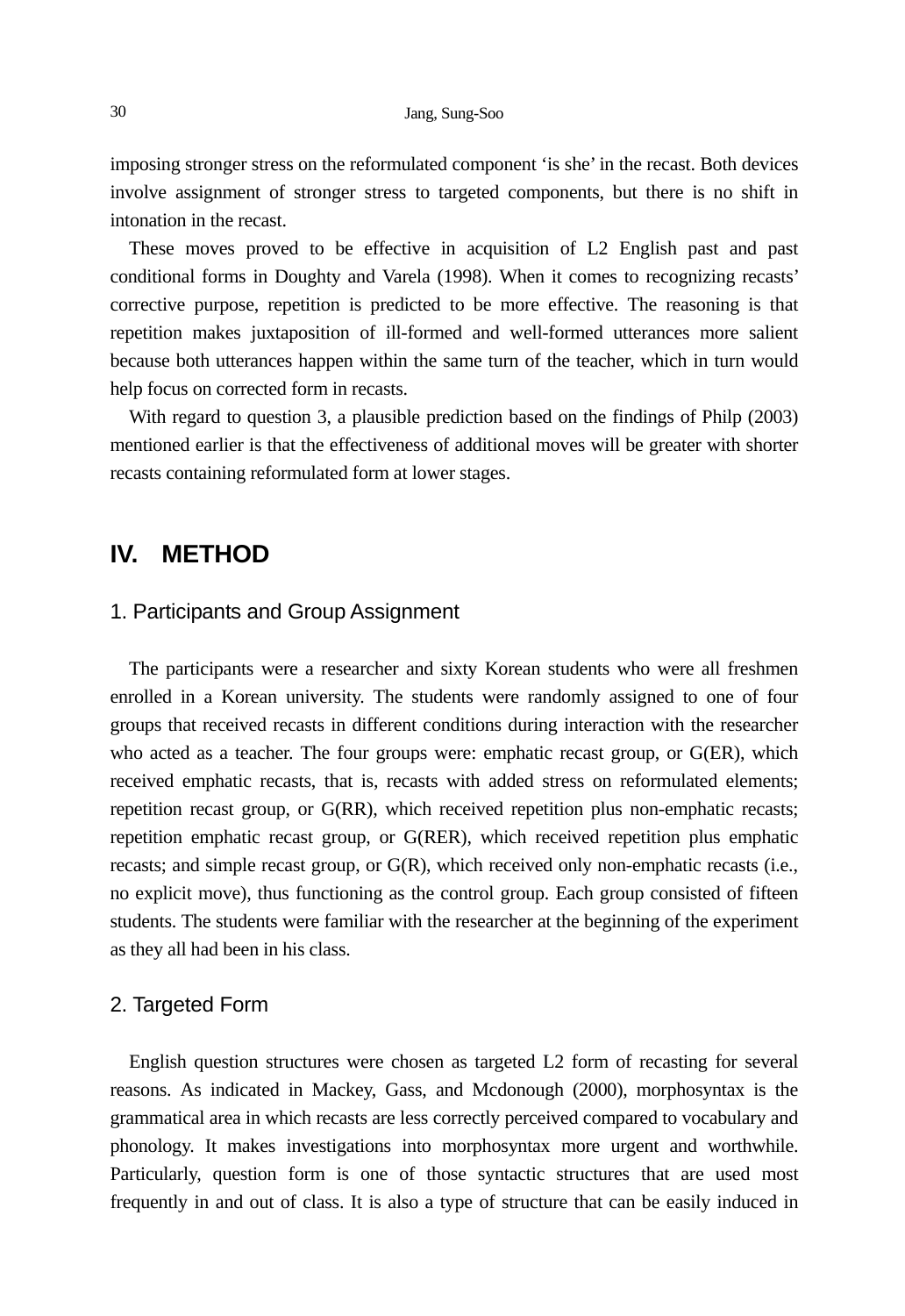teacher-learner interaction. In addition, it has been identified in previous studies (Mackey, 1995; Mackey & Philp, 1998; Pienamann & Johnston, 1987; Spada & Lightbown, 1993) that there are six stages in the development of question formation (see Appendix). As each stage involves different substructures of the question, it is possible, through targeting questions, to see whether perception of recasting a certain form varies according to the stage at which that form is found.

#### 3. Measurement of Perception

Following Philp (2003), "cued immediate recall" was implemented as an instrument to measure perception of recasts as corrective feedback. In this recall task, the teacher knocked on the table two times right after providing a recast. To the cue of the knocking sound, the student repeated the recast as shown in (7) from this study's data:

(7) S: Where the woman is going? T: Where is the woman going? [two knocks] S: Uh, where is the woman going?

When the student succeeded in accurately repeating, or recalling, a recast as shown in (7), it was regarded as an instance of a recast being correctly perceived. As perception is the working of the internal mind, any measure has some sort of limit in fully and objectively capturing it and cued immediate recall is no exception. As Philp (2003) stated, "learners may notice input yet be unable to recall it" (p. 109) for reasons such as working memory limitations. However, recalling a recast precisely presupposes attending to its form, which in turn requires perceiving its corrective nature. Thus, every case of accurate recall can be taken as an indication that perception of recasts as corrective feedback has taken place.

#### 4. Procedure

Each student engaged in spot-the-difference tasks in one-on-one oral interaction with the teacher for three days over a three-month period of the experiment. During task activities, each participant held one of two slightly different pictures and the goal was to find differences between the pictures in a way that the student only asked wh-questions and the teacher only answered them based on the picture he was holding. Every time the student's question was ill-formed, the teacher provided a recast which was immediately followed by two knocks on the table. To prevent the potential influence of approval signs, the teacher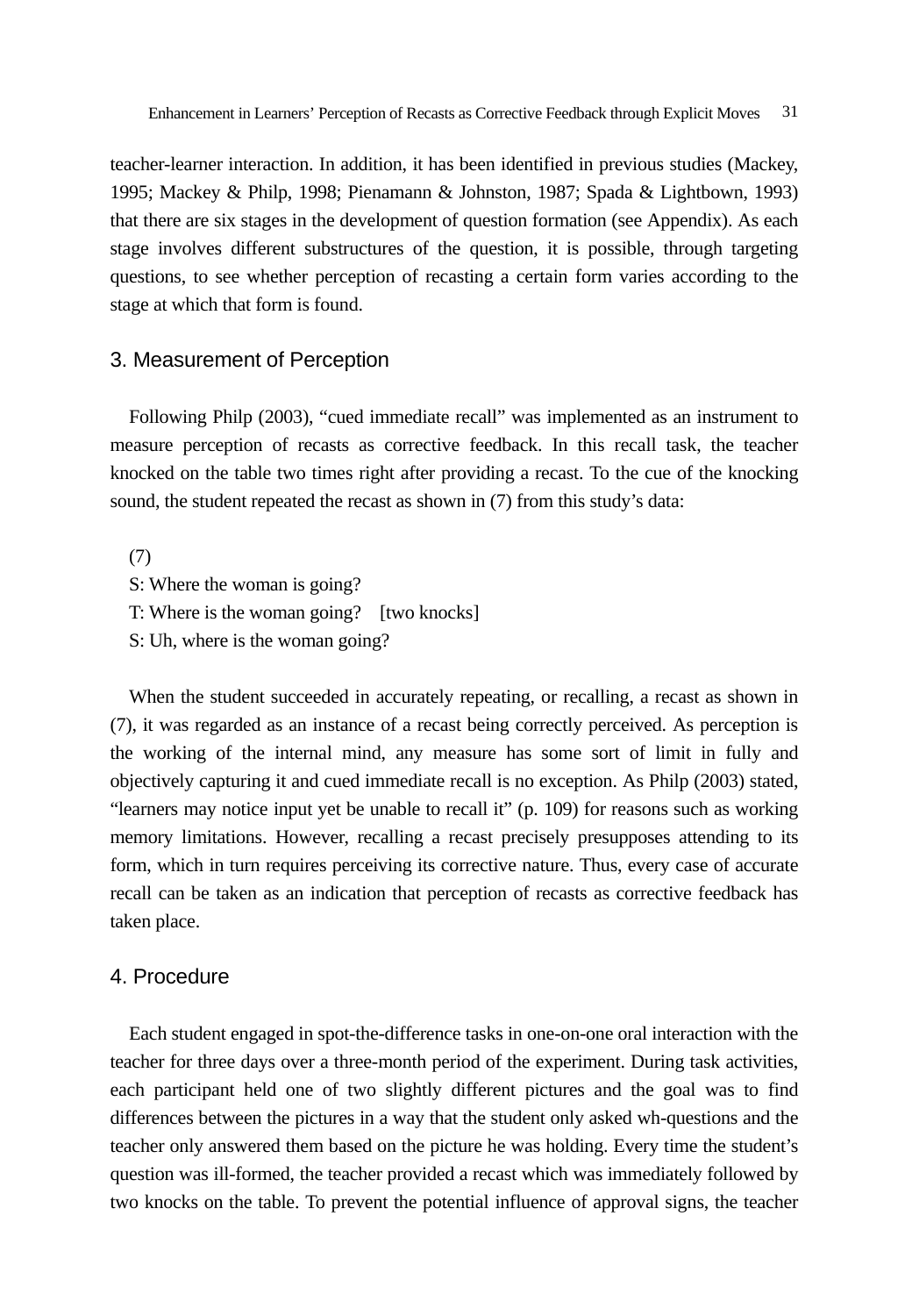did not use any type of them when giving a recast. To the knockings, the student was required to repeat what he or she heard right before the knocking sound (i.e., the recast). A different picture was used each day. All task activities were audio-recorded and later transcribed for analysis.

Recasts in transcripts were classified into two sets according to length (i.e., short vs. long ones) and stage (those at stage 4 vs. stage 5) to address research question 3. The length of recasts was determined by a random criterion-recasts consisting of six words or more were considered long. Question structures at stages 1 and 2 cannot be provided in the form of recasts as they are not targetlike (see Appendix). It was shown in transcripts that recasts at stages 3 and 6 were too rare to be analyzed, which resulted in inclusion of recasts only at stages 4 and 5 in the analysis.

## **V. RESULTS**

One-way analysis of variance (ANOVA) was conducted to address the research questions. The alpha level was set at .05 for statistical tests. Table 1 displays mean scores and standard deviations for the four groups' instances of correct recall of total, short, long, stage 4 and stage 5 recasts respectively. Percentages of correctly recalled recasts are shown in Table 2.

| <b>Instances of Correct Recast Recall by Group</b> |       |           |              |      |      |      |         |           |         |      |
|----------------------------------------------------|-------|-----------|--------------|------|------|------|---------|-----------|---------|------|
| Group                                              | Total |           | <b>Short</b> |      | Long |      | Stage 4 |           | Stage 5 |      |
|                                                    | Mean  | <b>SD</b> | Mean         | SD.  | Mean | SD   | Mean    | <b>SD</b> | Mean    | SD.  |
| ER                                                 | 11.73 | 4.83      | 3.80         | 3.19 | 7.93 | 3.61 | 5.93    | 4.25      | 5.07    | 2.96 |
| RR                                                 | 11.07 | 4.64      | 4.53         | 2.85 | 6.53 | 3.96 | 5.07    | 2.81      | 5.93    | 2.71 |
| <b>RER</b>                                         | 8.93  | 3.17      | 3.73         | 2.87 | 5.20 | 2.31 | 4.67    | 2.47      | 4.07    | 2.05 |
| R                                                  | 9.07  | 5.04      | 3.80         | 2.40 | 5.27 | 3.86 | 4.27    | 2.49      | 4.73    | 3.24 |

**TABLE 1** 

| <b>TABLE 2</b>                                           |  |
|----------------------------------------------------------|--|
| $\mathbf{r} \cdot \mathbf{r}$ is the set of $\mathbf{r}$ |  |

| Percentages of Correct Recast Recall by Group |           |              |           |          |          |  |
|-----------------------------------------------|-----------|--------------|-----------|----------|----------|--|
| Group                                         | Total     | <b>Short</b> | Long      | Stage 4  | Stage 5  |  |
| $ER(n=15)$                                    | 70.12%    | 80.28%       | 66.11%    | 76.72%   | 69.72%   |  |
|                                               | (176/251) | (57/71)      | (119/180) | (89/116) | (76/109) |  |
| $RR(n=15)$                                    | 54.25%    | 82.93%       | 43.75%    | 53.15%   | 55.28%   |  |
|                                               | (166/306) | (68/82)      | (98/224)  | (76/143) | (89/161) |  |
| $RER (n=15)$                                  | 53.82%    | 76.71%       | 44.32%    | 59.83%   | 48.03%   |  |
|                                               | (134/249) | (56/73)      | (78/176)  | (70/117) | (61/127) |  |
|                                               | 57.14%    | 86.36%       | 45.93%    | 59.26%   | 56.35%   |  |
| $R(n=15)$                                     | (136/238) | (57/66)      | (79/172)  | (64/108) | (71/126) |  |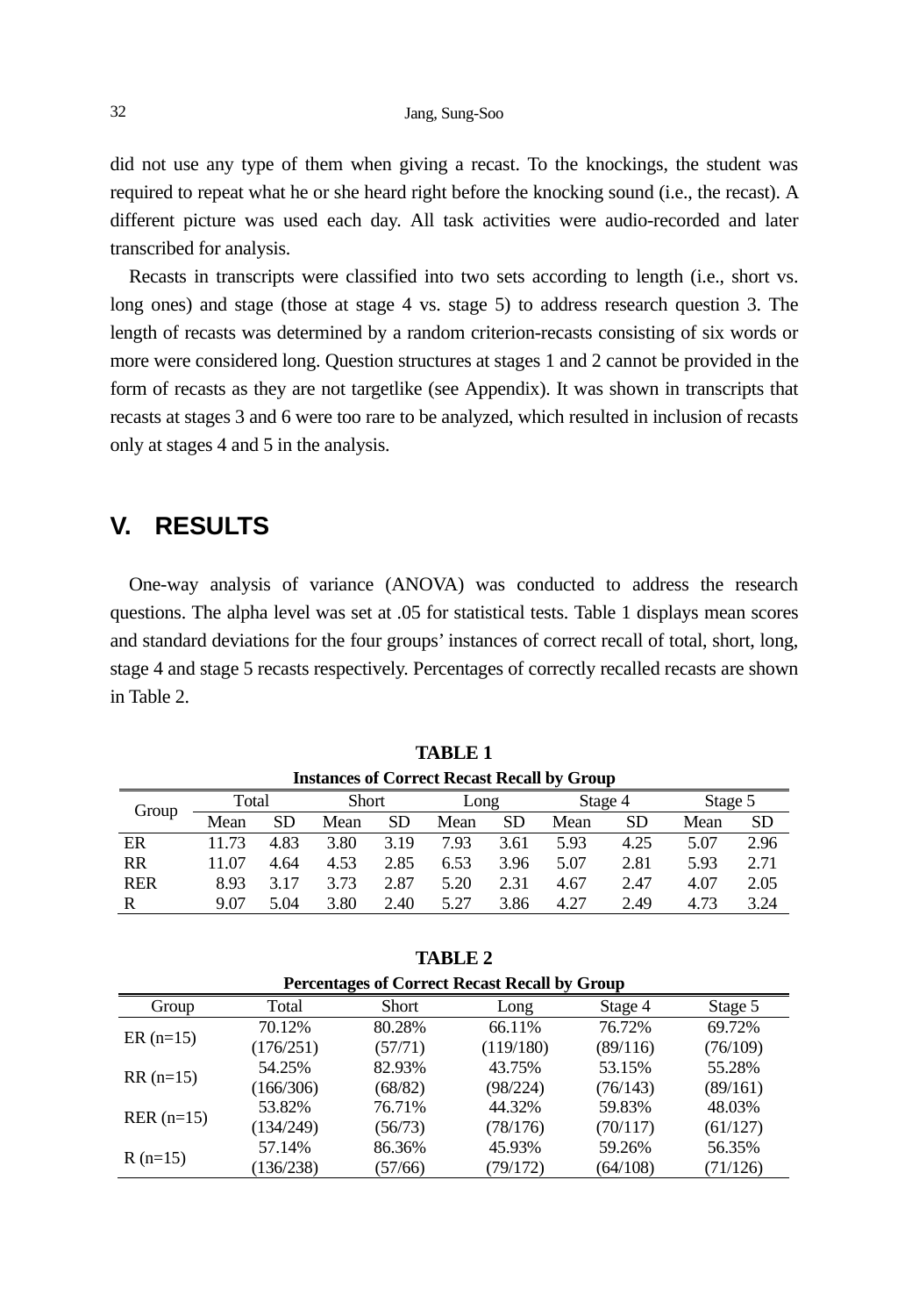| <b>One-way ANOVA for Four Groups on Total Correct Recast Recall</b> |               |    |             |      |      |  |  |
|---------------------------------------------------------------------|---------------|----|-------------|------|------|--|--|
|                                                                     | Sum of square | Df | Mean square |      | Sig. |  |  |
| Between groups                                                      | 2118.39       |    | 706.13      | 2.37 | .080 |  |  |
| Within groups                                                       | 16680.86      | 56 | 297.87      |      |      |  |  |
| Total                                                               | 18799.25      | 59 |             |      |      |  |  |

**TABLE 3** 

| TADLE 4                                                             |               |    |             |      |      |  |  |  |
|---------------------------------------------------------------------|---------------|----|-------------|------|------|--|--|--|
| <b>One-way ANOVA for Four Groups on Correct Short Recast Recall</b> |               |    |             |      |      |  |  |  |
|                                                                     | Sum of square | Df | Mean square |      | Sig. |  |  |  |
| Between groups                                                      | 338.40        |    | 112.80      | 0.14 | .937 |  |  |  |
| Within groups                                                       | 45169.52      | 56 | 821.26      |      |      |  |  |  |
| Total                                                               | 45507.92      | 59 |             |      |      |  |  |  |

**TABLE 4** 

**TABLE 5** 

| <b>One-way ANOVA for Four Groups on Correct Long Recast Recall</b> |               |    |             |      |      |  |  |
|--------------------------------------------------------------------|---------------|----|-------------|------|------|--|--|
|                                                                    | Sum of square | Df | Mean square |      | Sig. |  |  |
| Between groups                                                     | 4578.73       |    | 1526.24     | 3.23 | .029 |  |  |
| Within groups                                                      | 26494.85      | 56 | 473.12      |      |      |  |  |
| Total                                                              | 31073.58      | 59 |             |      |      |  |  |

**TABLE 6** 

| <b>One-way ANOVA for Four Groups on Correct Stage 4 Recast Recall</b> |               |    |             |      |      |  |  |
|-----------------------------------------------------------------------|---------------|----|-------------|------|------|--|--|
|                                                                       | Sum of square |    | Mean square |      | Sig. |  |  |
| Between groups                                                        | 3641.52       |    | 1213.84     | 2.29 | .088 |  |  |
| Within groups                                                         | 29151.56      | 56 | 530.03      |      |      |  |  |
| Total                                                                 | 32793.08      | 59 |             |      |      |  |  |

| TABLE 7                                                               |               |    |             |      |      |  |  |
|-----------------------------------------------------------------------|---------------|----|-------------|------|------|--|--|
| <b>One-way ANOVA for Four Groups on Correct Stage 5 Recast Recall</b> |               |    |             |      |      |  |  |
|                                                                       | Sum of square | Df | Mean square | F    | Sig. |  |  |
| Between groups                                                        | 3858.71       |    | 1286.24     | 2.69 | .055 |  |  |
| Within groups                                                         | 26819.90      | 56 | 478.93      |      |      |  |  |
| Total                                                                 | 30678.61      | 59 |             |      |      |  |  |

Tables 3-7 display results of one-way ANOVAs on the five sets of correct recast recall data in percentage. Table 3 indicates that there was no significant difference among all groups even though G(ER) is shown in Table 2 to have a much higher percentage than the other groups. When only short recasts were considered, no significant difference was found either as seen in Table 4, which would be expected from similar percentages across groups as seen in Table 2. With long recasts, however, Table 5 indicates that there was a significant difference. A post-hoc LSD test revealed that the percentage score of G(ER) was significantly higher than those of the other groups. However, neither G(RR) nor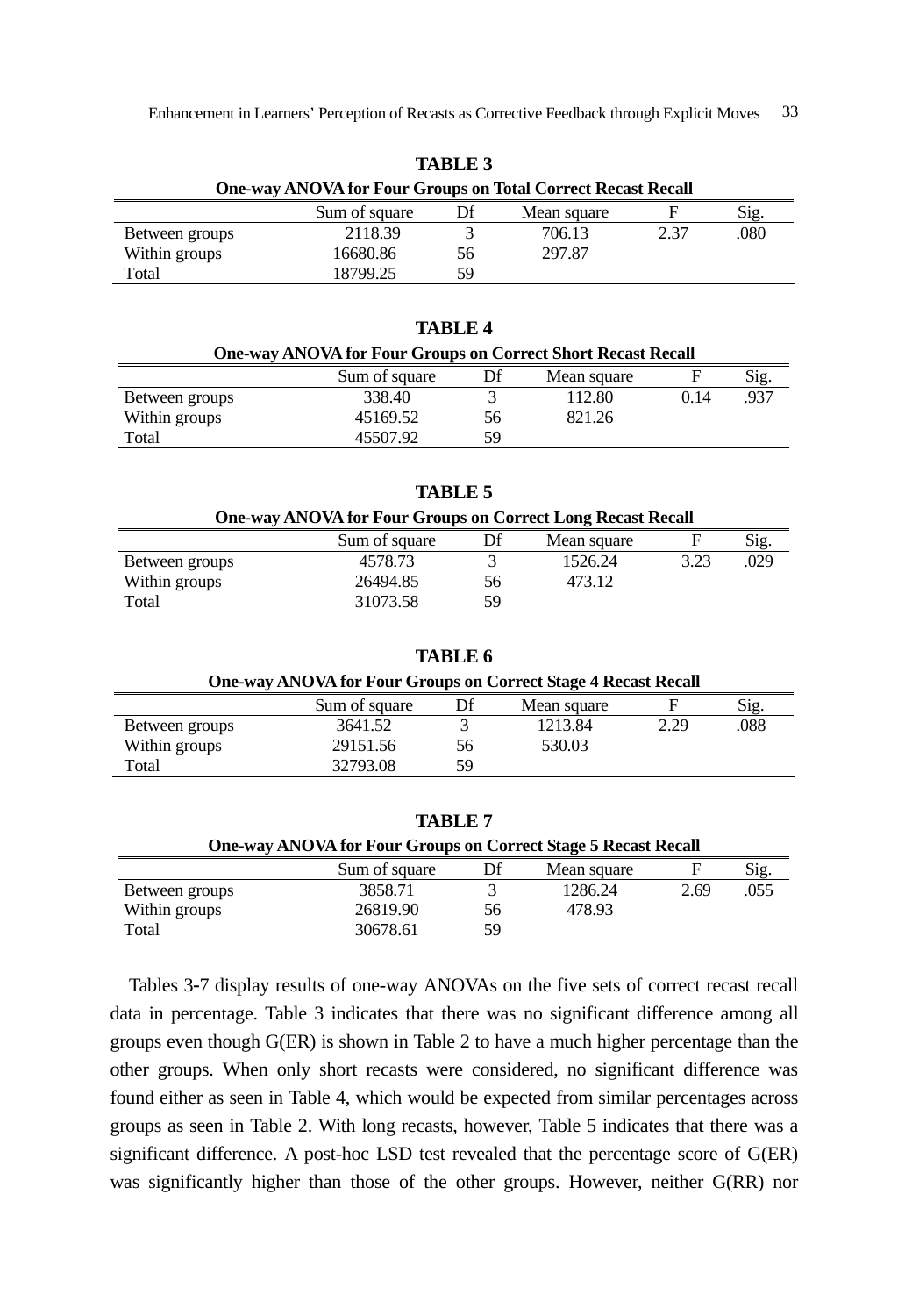$G(RER)$  saw any significant difference from  $G(R)$  which is the control group. When stage was considered, Tables 6 and 7 show that no significant differences were found among all groups whether recasts were at stage 4 or 5.

## **VI. DISCUSSION**

With regard to research question 1, which asked whether recasts are better perceived as corrective feedback with explicit moves, mixed results were produced. When all recasts were considered, there was no sign of explicit move benefits, as no difference was found in subjects' perception of recasts with or without such moves. However, with recast length taken into account, the efficacy of explicit moves surfaced. That is, an emphasis move worked to enhance correct perception of recasts when they are long as identified in G(ER)'s higher score than the other groups'. But this emphasis effect did not occur with short recasts. In the case of repetition, there was no positive influence on recast perception irrespective of length.

This outcome provides an answer in favor of emphasis to research question 2, which asked which type of explicit move is more effective for perceiving recasts as corrective devices. But emphasis' superiority was valid only on the condition that recasts were long. What needs to be noted is the fact that G(ER) outperformed G(RER) for long recasts. It indicates that the effect of emphasis is reduced when it is implemented following repetition. In addition, there was no difference in performance among G(RER), G(RR) and G(R). This further demonstrates that repetition may not just diminish but completely remove the effect of following emphasis (i.e., added stress embedded in recasts). These phenomena indicate a likelihood that, despite added stress on errors and shifts in intonation, learners still take teachers' exact repetition of their ill-formed utterances as a move responding to the content rather than form. Once learners' cognitive processing is steered by repetition toward what is being said rather than how it is being said, learners will more likely get to process the subsequent recasts, even if equipped with emphasis, for meaning over form as well.

Research question 3 was about whether the effectiveness of explicit moves is affected by recast length and stages of target form. As for stage, there existed no stage influence. There was no difference in performance among all groups whether recasts were at stage 4 or 5. On the other hand, inter-group performance was different according to recast length, which was caused by emphasis having positive effects only for long recasts.

Besides comparisons between groups, additional t-tests were carried out to compare accuracy in recast recall within each group for length and stage. When it comes to length, the results of t-tests revealed that all groups except G(ER) performed better on short recasts than on long ones (t= .75 p= .459 for G(ER); t=3.28 p= .002 for G(RR); t=4.23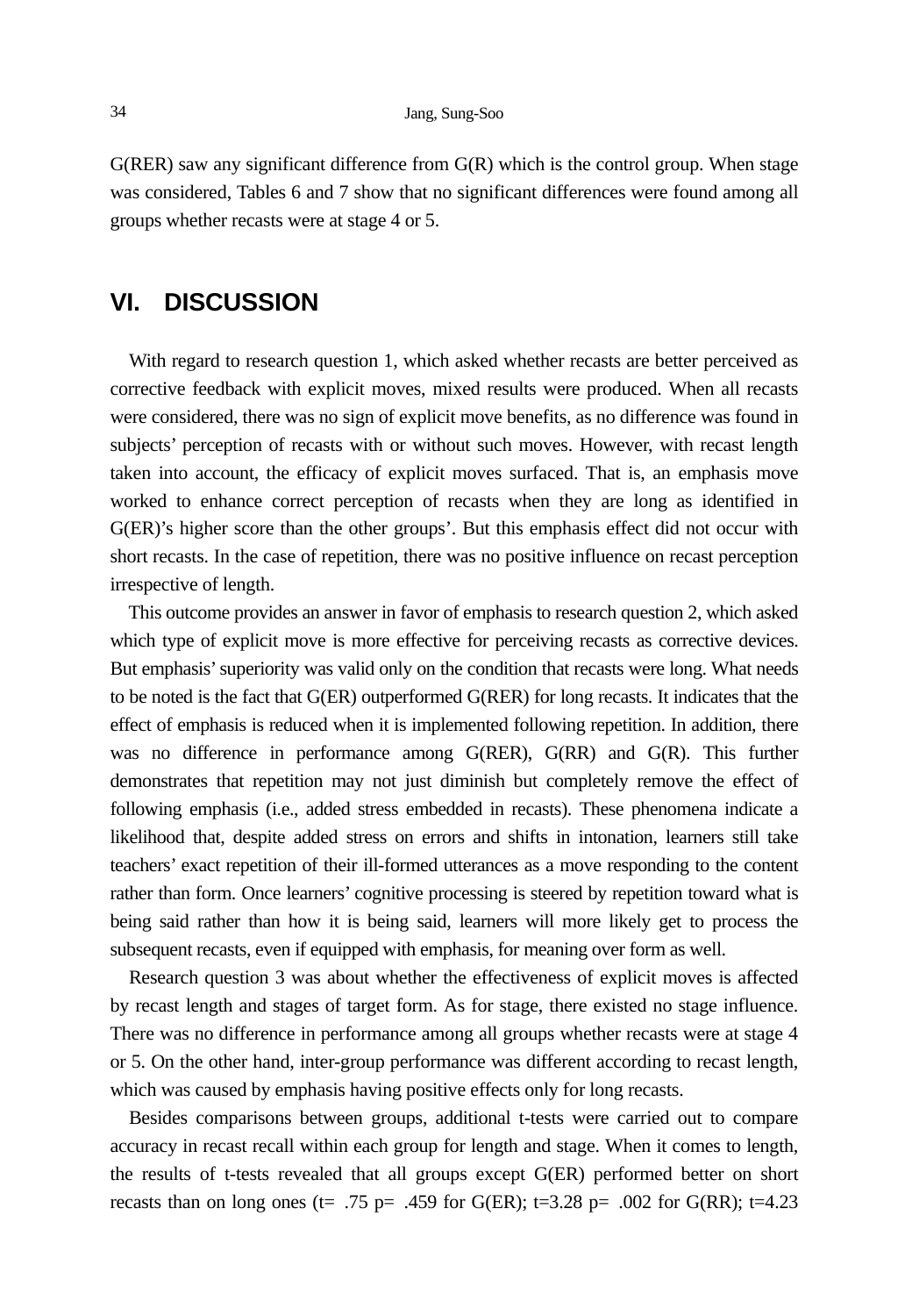p=  $.000$  for G(RER); t=3.26 p=  $.003$  for G(R)). G(ER) performed similarly on short and long recasts.

Cognitive processing of language requires investing a certain amount of attentional resources. However, as mentioned earlier, L2 learners have limited capacity to mobilize and exert attentional resources at a time (Schmidt, 2001; VanPatten, 1994). For the efficient use of these limited resources, when processing the input, learners first allocate them for processing meaning and then, if there are still cognitive resources left, the learners handle form (VanPatten, 1990, 1996). The nature of recasts to retain learners' meaning may make it unnecessary to assign attentional resources for comprehending meaning. And this, in turn, most likely allows those resources to be used solely for perceiving corrective purpose and attending to reformulated elements of recasts. Nonetheless, the t-test results for G(RR), G(RER) and G(R), indicated that, even with such exclusively reserved resources, perception and subsequent attention may get more difficult as recasts are longer. This implies that the longer a recast is, the more resources it may take to perceive its corrective intention and attend to its targeted form. On the other hand, the similar levels of performance on short and long recasts seen in G(ER) seem to be due to the positive effect of emphasis on the recall of long recasts which was spotted only in this group.

Unlike length-related performance, the t-test results relevant to stage showed that there was no significant difference between performance on stage 4 and 5 recasts for any group (t= .73, p= .471 for G(ER); t=- .39, p= .700 for G(RR); t=1.81, p= .081 for G(RER); t= .56, p= .581 for  $G(R)$ ). This outcome might be connected to the fact that, for learners, structures at later stages are not necessarily more cognitively demanding to process (i.e., requiring more attentional resources) than those at earlier ones. This is because developmental stages simply represent the observed order of acquisition, which are not "connecting with the operation of a limited-capacity system" (Skehan, 1998, p. 81). Thus, it may be that similar amounts of cognitive resources might have been demanded for perception of and attention to recasts even at different stages, leading to no difference in recall within any group.

### **VII. CONCLUSION**

This study dealt with the issue of how to enhance learners' perception of recasts as responses to erroneous form in their speech, which could be hampered by both recast-internal factors such as ambiguity and recast-external factors such as co-occurrence of various types of approval signs. External problems are perhaps handled with relative ease in instructional settings, for instance, by simply avoiding use of approval signs when recasting. On the other hand, the present study showed that one solution to internal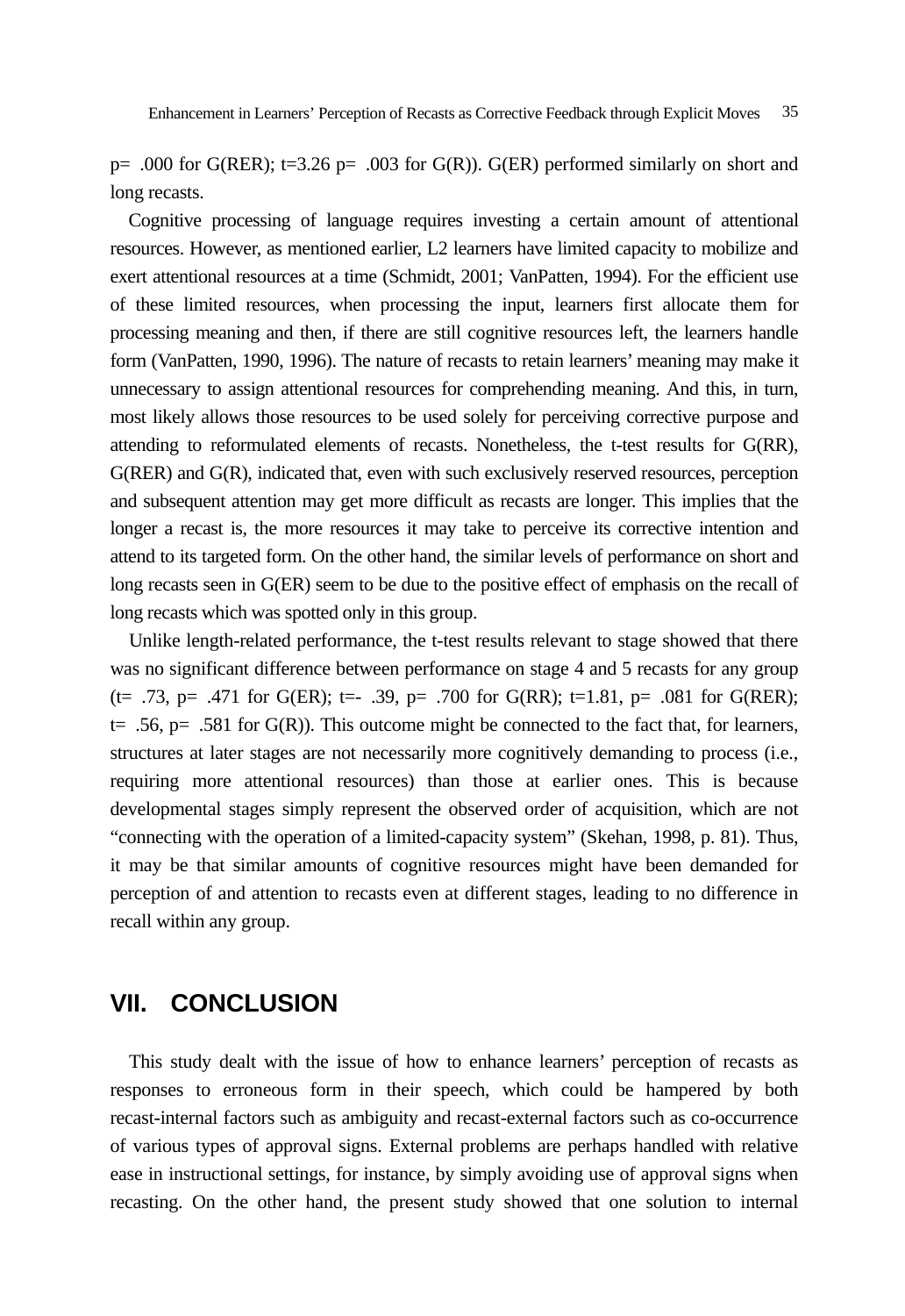problems can be to add explicit moves. However, it was also determined that the effects of explicit moves may vary according to the type of recast and move employed.

As for emphasis, results showed that an act of adding extra stress on the reformulated parts of recasts heightened learners' recognition of the recasts' corrective function but this happened only when recasts were long. Such effect was not seen for short recasts. However, this does not mean that short recasts have inferior value. In fact, short recasts were perceived better than long ones in most groups. Learners' level of perception for long ones was raised to the level demonstrated for short ones only when long recasts were assisted by emphasis. This brings up two instrumental techniques teachers are encouraged to adopt when using recasts for focus on form. Teachers can attempt to make their recasts as short as possible even if learners' utterances are long. One way to do this would be to segment error-containing parts from learners' utterances and only include rephrases of those segments in recasts. When such shortening is not plausible, then they may alternatively want to put added stress on corrected elements in the long recasts.

Unlike emphasis, repetition did not positively contribute to raising perception regardless of recast length. Rather, it removed the effect of emphasis when the two were implemented together. Thus, teachers need not and, in some cases, must not provide repetition, particularly prior to emphasis-imposed long recasts.

No association was found between explicit moves and stage of target form from either inter-group or intra-group comparisons. Neither move raised perception of recasts at either stage. No difference was reported between perception of stage 4 and that of stage 5 recasts within any group. This suggests that there is no need for teachers to conduct different explicit moves in consideration of stages of form corrected in recasts.

There are some limitations in the design of this experimental study that require precaution in generalizing the results to different teaching contexts and deserve to be addressed in future research. One cause to circumscribe the generalizability comes from the setting in which the experiment was done. Recasts were provided in one-on-one interaction between the teacher and the learner in this study, which is at best rare particularly in English as foreign language classrooms. In such classroom contexts, recasts are more likely to be given to the whole class, which means that, most of time, learners get recasts based on utterances produced by others, not their own. Perception of whole-class vis-à-vis one-on-one recasts seems worth investigating in future research, given predominance of the former in the classroom. Another drawback is related to stages of target form. Only question forms at stages 4 and 5 were analyzed, and no stage effect was revealed. This result cannot be definitive until analyses of stage 3 and 6 forms are added. Moreover, to further check on generalizability of the findings, more linguistic features including not only syntactic structures like question form but various morphemes and vocabulary are to be explored.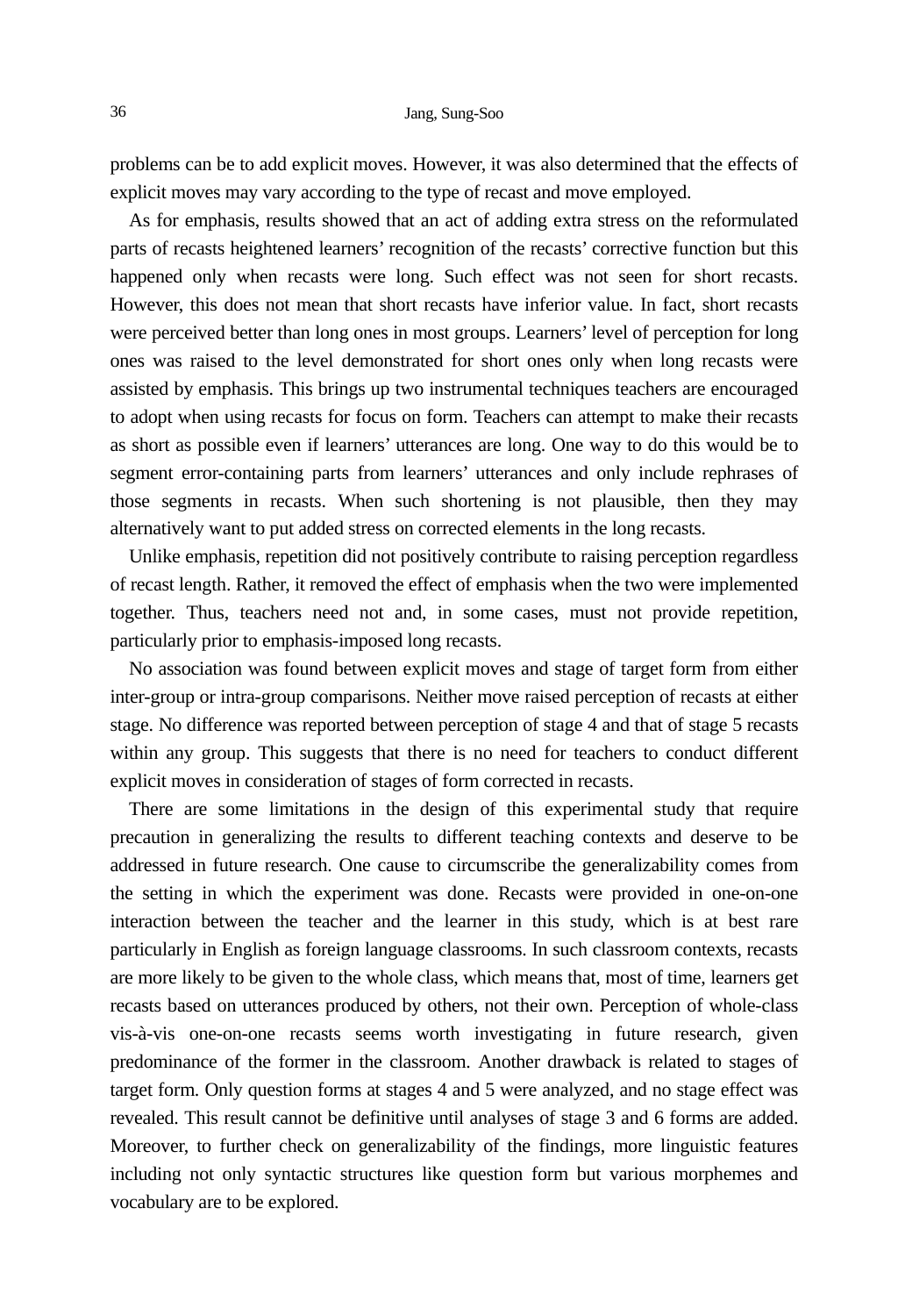An additional crucial point for studying how recasts work is to adequately measure the extent of actual mental activities such as perception, noticing and attention. Both online (e.g., uptake, immediate recall, note-taking, think-aloud) and retrospective (e.g., stimulated recall, interview) measures have been used in different studies but none—including that adopted here—is as yet perfect because of the difficulties involved in objectively and directly capturing what is happening inside learners' minds. Even so, measures of higher sophistication will constantly be in need as future research looks into recasts in connection with more linguistic features and more diverse teaching contexts. An alternative way to enhance the measuring precision would be to use two or more measurements together as done by Mackey, Gass and McDonough (2000), who utilized immediate recall and uptake, and Izumi (2002), who employed reconstruction as a supplement to note-taking. Given that attention to form is necessary for its acquisition and can be achieved through corrective feedback, and in light of the fact that recasts are the most likely used corrective feedback type in the classroom, research on ways to highlight the corrective nature of recasts has much potential to contribute to L2 teaching practices.

#### **REFERENCES**

- Carroll, S., & Swain, M. (1993). Explicit and implicit negative feedback: An empirical study of the learning of linguistic generalization. *Studies in Second Language Acquisition, 15,* 357-386.
- Doughty, C. (1991). Second language instruction does make a difference: Evidence from an empirical study of SL relativization. *Studies in Second Language Acquisition, 13,* 431-469.
- Doughty, C. (2001). Cognitive underpinnings of focus on form. In P. Robinson (Ed.), *Cognition and second language instruction* (pp. 206-257). New York: Cambridge University Press.
- Doughty, C., & Varela, E. (1998). Communicative focus on form. In C. Doughty & J. Williams (Eds.), *Focus on form in classroom second language acquisition* (pp. 114-138). New York: Cambridge University Press.
- Gass, S. (2004). Context and second language acquisition. In B. VanPatten, J. Williams, S. Rott, & M. Overstreet (Eds.), *Form-meaning connections in second language acquisition* (pp. 77-90). Mahwah, NJ: Lawrence Erlbaum.
- Inagaki, S., & Long, M. (1999). The effects of implicit negative feedback on the acquisition of Japanese as a second language. In K. Kanno (Ed.), *Studies on the acquisition of Japanese as a second language* (pp. 9-30). Amsterdam: John Benjamins.
- Izumi, S. (2002). Output, input enhancement, and the noticing hypothesis: An experimental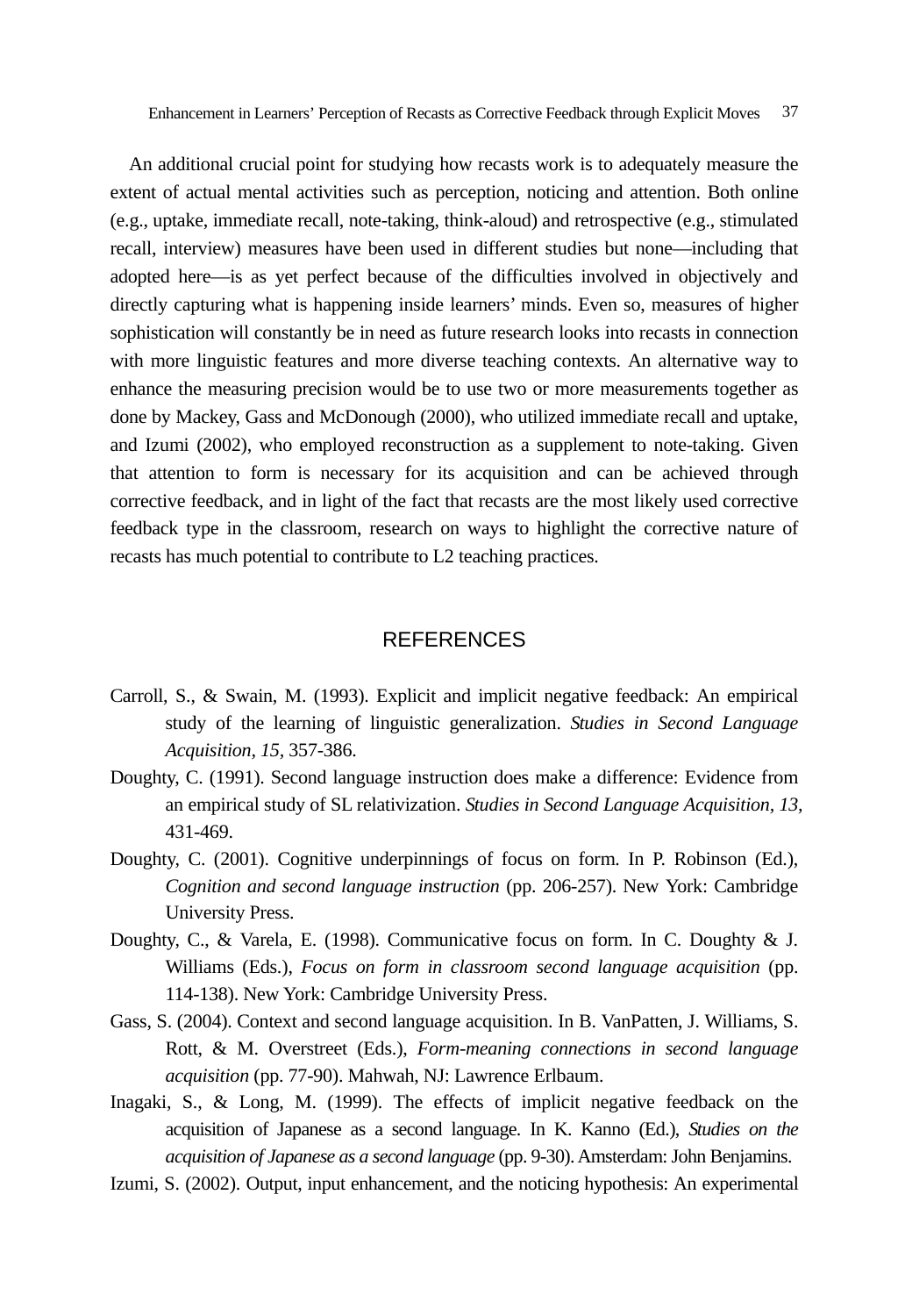study on ESL relativization. *Studies in Second Language Acquisition, 24,* 541-557.

- Leow, R. (1998). Toward operationalizing the process of attention in SLA: Evidence for Tomlin and Villa's (1994) fine-grained analysis of attention. *Applied Psycholinguistics, 19,* 133-159.
- Lightbown, P., & Spada, N. (1999). *How languages are learned.* Oxford, UK: Oxford University Press.
- Long, M. (1996). The role of the linguistic environment in second language acquisition. In W. Ritchie & T. Bhatia (Eds.), *Handbook of research on second language acquisition* (pp. 412-468). San Diego, CA: Academic Press.
- Long, M., Inagaki, S., & Ortega, L. (1998). The role of implicit negative feedback in SLA: Models and recasts in Japanese and Spanish. *Modern Language Journal, 82,* 351-371.
- Long, M., & Robinson, P. (1998). Focus on form: Theory, research, and practice. In C. Doughty & J. Williams (Eds.), *Focus on form in classroom second language acquisition* (pp. 15-41). New York: Cambridge University Press.
- Lyster, R. (1998). Negotiation of form, recasts, and explicit correction in relation to error types and learner repair in immersion classrooms. *Language Learning, 48,* 183-218.
- Lyster, R., & Ranta, L. (1997). Corrective feedback and learner uptake: Negotiation of form in communicative classrooms. *Studies in Second Language Acquisition, 19,* 37-66.
- Mackey, A. (1995). *Stepping up the pace: Input, interaction, and interlanguage development: An empirical study of questions in ESL.* Unpublished doctoral dissertation, University of Sydney, Australia.
- Mackey, A., Gass, S., & Mcdonough, K. (2000). How do learners perceive interactional feedback? *Studies in Second Language Acquisition, 22,* 471-497.
- Mackey, A., & Philp, J. (1998). Conversational interaction and second language development: Recasts, responses, and red herrings? *Modern Language Journal, 82,* 338-356.
- Mito, K. (1993). *The effects of modeling and recasting on the acquisition of L2 grammar rules.* Unpublished manuscript, University of Hawai'i at Manoa.
- Ortega, L., & Long, M. (1997). The effects of models and recasts on the acquisition of object topicalization and adverb placement by adult learners of Spanish. *Spanish Applied Linguistics, 1,* 65-86.
- Philp, J. (1999). *Interaction, noticing, and second language acquisition: An examination of learners' noticing of recasts in task-based interaction.* Unpublished doctoral dissertation, University of Tasmania, Australia.
- Philp, J. (2003). Constraints on "noticing the gap": Nonnative speakers' noticing of recasts in NS-NNS interaction. *Studies in Second Language Acquisition, 25,* 99-126.
- Pica, T. (1988). Interlanguage adjustments as an outcome of NS-NNS negotiated interaction. *Language Learning, 38,* 45-73.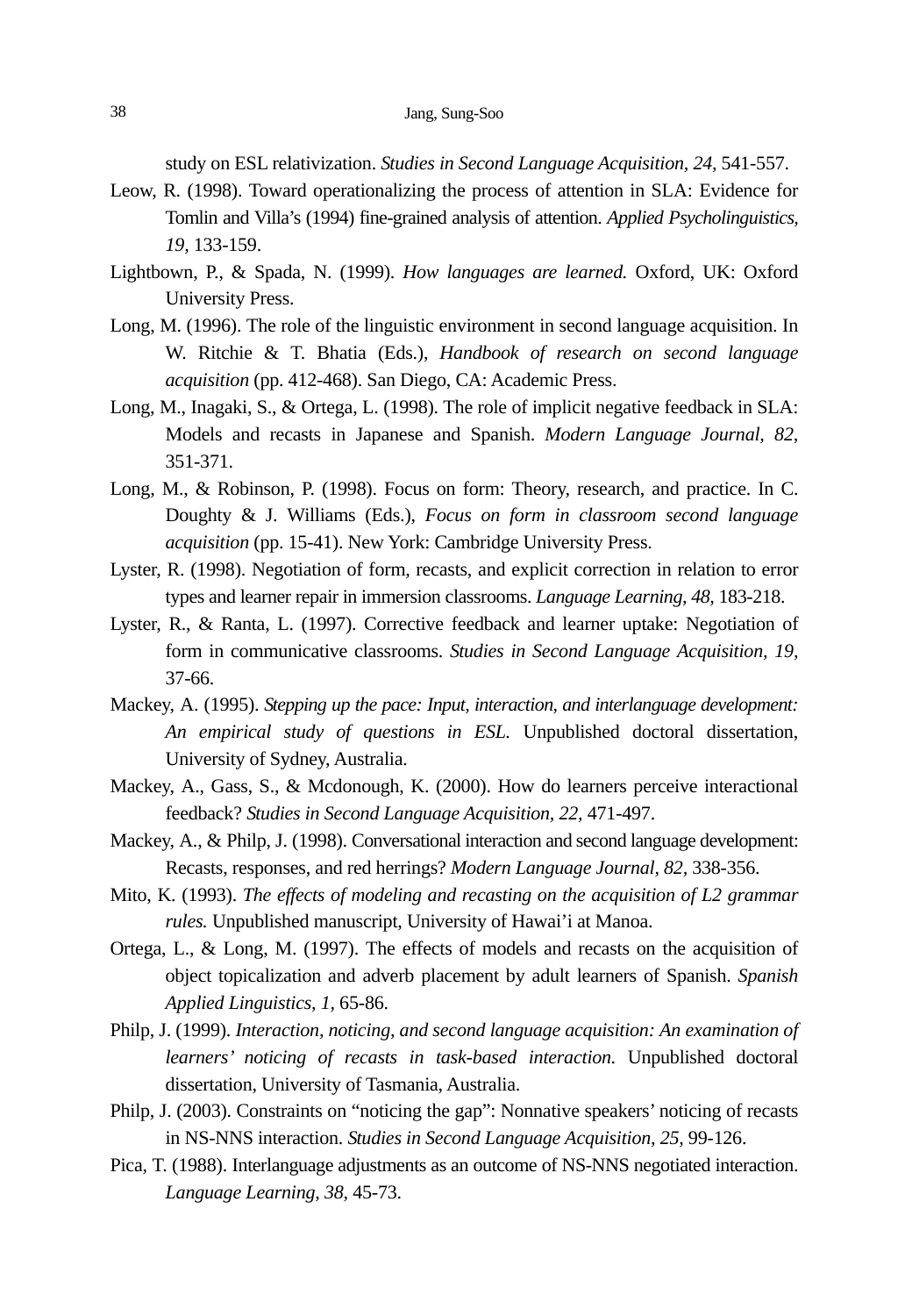- Pienemann, M. (1984). Psychological constraints on the teachability of languages. *Studies in Second Language Acquisition, 6,* 186-214.
- Pienemann, M., Johnston, M., & Brindley, G. (1988). Constructing an acquisition-based procedure for second language assessment. *Studies in Second Language Acquisition, 10,* 217-243.
- Richardson, M. (1995). *The use of negative evidence in second language acquisition of grammatical morphemes.* Unpublished Master's thesis, University of Western Australia, Perth, Australia.
- Schmidt, R. (1990). The role of consciousness in second language learning. *Applied Linguistics, 11,* 129-158.
- Schmidt, R. (1995). Consciousness and foreign language learning: A tutorial on the role of attention and awareness in learning. In R. Schmidt (Ed.), *Attention and awareness in foreign language learning* (pp. 1-63). Honolulu: University of Hawai'i Press.
- Schmidt, R. (2001). Attention. In P. Robinson (Ed.), *Cognition and second language instruction* (pp. 3-32). New York: Cambridge University Press.
- Sharwood Smith, M. (1991). Speaking to many minds: On the relevance of different types of language information for the L2 learner. *Second Language Research, 7,* 118-132.
- Skehan, P. (1998). *A cognitive approach to language learning.* Oxford, UK: Oxford University Press.
- Spada, N., & Lightbown, P. (1993). Instruction and the development of questions in L2 classrooms. *Studies in Second Language Acquisition, 15,* 205-224.
- Thornbury, S. (1997). Reformulation and reconstruction: Tasks that promote 'noticing.' *ELT Journal, 51,* 326-335.
- Tomasello, M., & Herron, C. (1988). Down the garden path: Inducing and correcting overgeneralization errors in the foreign language classroom. *Applied Psycholinguistics, 9,* 237-246.
- Tomasello, M., & Herron, C. (1989). Feedback for language transfer errors. *Studies in Second Language Acquisition, 11,* 385-395.
- Tomlin, R., & Villa, V. (1994). Attention in cognitive science and second language acquisition. *Studies in Second Language Acquisition, 16,* 183-203.
- Trahey, M., & White, L. (1993). Positive evidence and preemption in the second language classroom. *Studies in Second Language Acquisition, 15,* 181-203.
- VanPatten, B. (1990). Attending to content and form in the input: An experiment in consciousness. *Studies in Second Language Acquisition, 12,* 287-301.
- VanPatten, B. (1994). Evaluating the role of consciousness in second language acquisition: Terms, linguistic features and research methodology. *AILA Review, 11,* 27-36.
- VanPatten, B. (1996). *Input processing and grammar instruction in second language acquisition.* Westport, CT: Ablex.
- White, J. (1998). Getting the learners' attention: A typographical input enhancement study.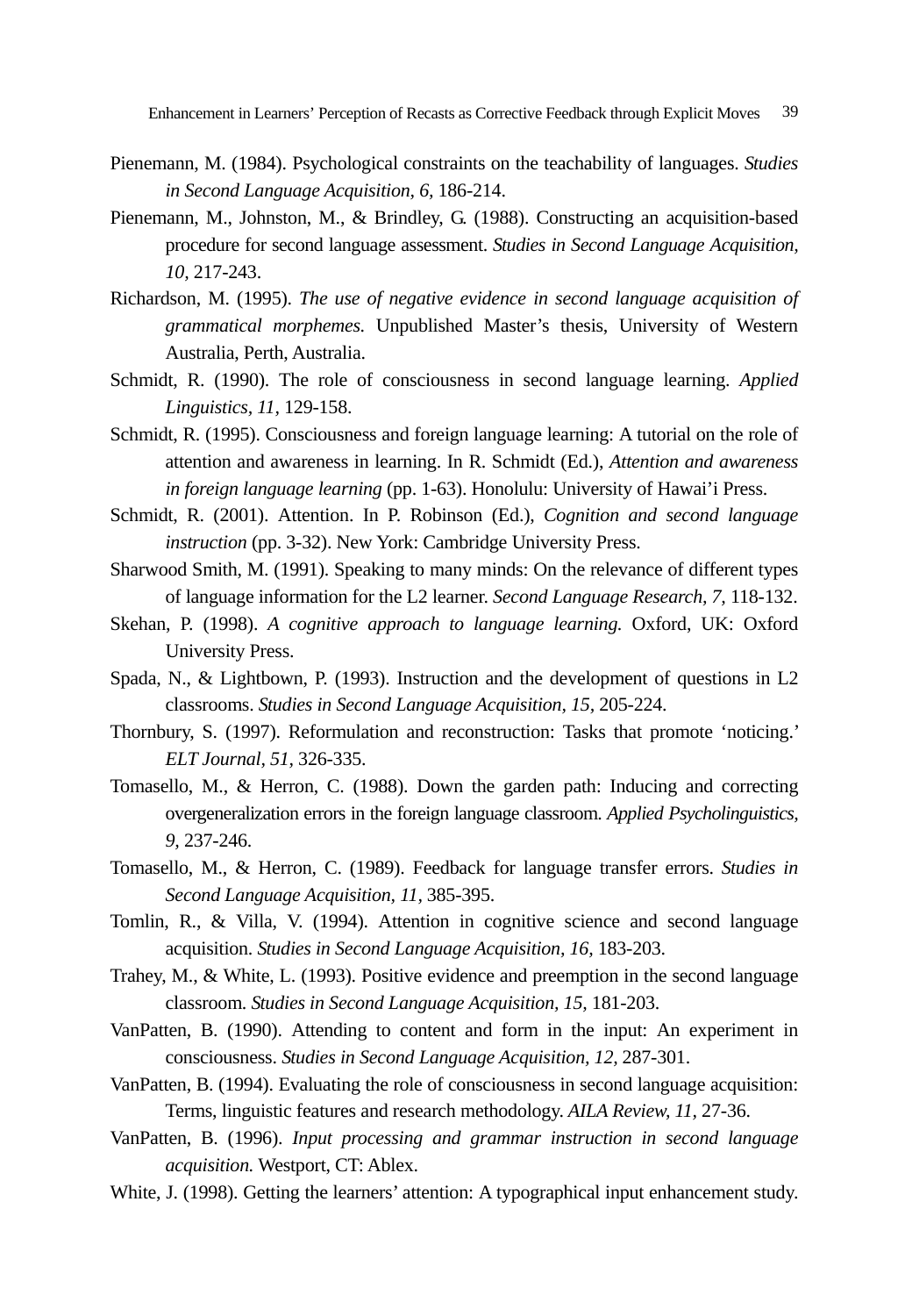In C. Doughty & J. Williams (Eds.), *Focus on form in classroom second language acquisition* (pp. 85-113). New York: Cambridge University Press.

- White, L. (1991). Adverb placement in second language acquisition: Some effects of positive and negative evidence in the classroom. *Second Language Research, 7,* 133-161.
- Williams, J., & Evans, J. (1998). What kind of focus and on which forms? In C. Doughty & J. Williams (Eds.), *Focus on form in classroom second language acquisition* (pp. 139-155). New York: Cambridge University Press.
- Yamaguchi, Y. (1994). *Negative evidence and Japanese as a foreign language acquisition.* Unpublished manuscript, University of Western Australia, Perth, Australia.

| Developmental Stages for ESL Question Formation |                                          |  |  |  |
|-------------------------------------------------|------------------------------------------|--|--|--|
| <b>Stages</b>                                   | Examples                                 |  |  |  |
| Stage 1                                         |                                          |  |  |  |
| Single words                                    | Hamburger?                               |  |  |  |
| Stage 2                                         |                                          |  |  |  |
| SVO?                                            | Old woman have hairstyle?                |  |  |  |
| Stage 3                                         |                                          |  |  |  |
| $Do + SVO?$                                     | Does he look at the clock?               |  |  |  |
| $Be + SVO?$                                     | Is someone get out of car?               |  |  |  |
| $Wh + (do/be) + SVO?$                           | Where you can find cups?                 |  |  |  |
|                                                 | Where is the woman get umbrella?         |  |  |  |
| Stage 4                                         |                                          |  |  |  |
| $Wh + copula + S$                               | What color is traffic now?               |  |  |  |
| Auxiliary except 'do' in yes/no Q               | Can you see stairs?                      |  |  |  |
| Stage 5                                         |                                          |  |  |  |
| Wh + auxiliary + $S$                            | What is a man having?                    |  |  |  |
| Stage 6                                         |                                          |  |  |  |
| Negative question                               | Why didn't you join us for dinner? $(+)$ |  |  |  |
| Tag question                                    | Hamburger store is wet floor, isn't it?  |  |  |  |
| Embedded question                               | Who do you think take out?               |  |  |  |

#### APPENDIX

Developmental Stages for ESL Question Formation

\* This is adapted from Pienemann, Johnston, and Brindley (1988).

\* All examples are from this study's data except the one marked (+).